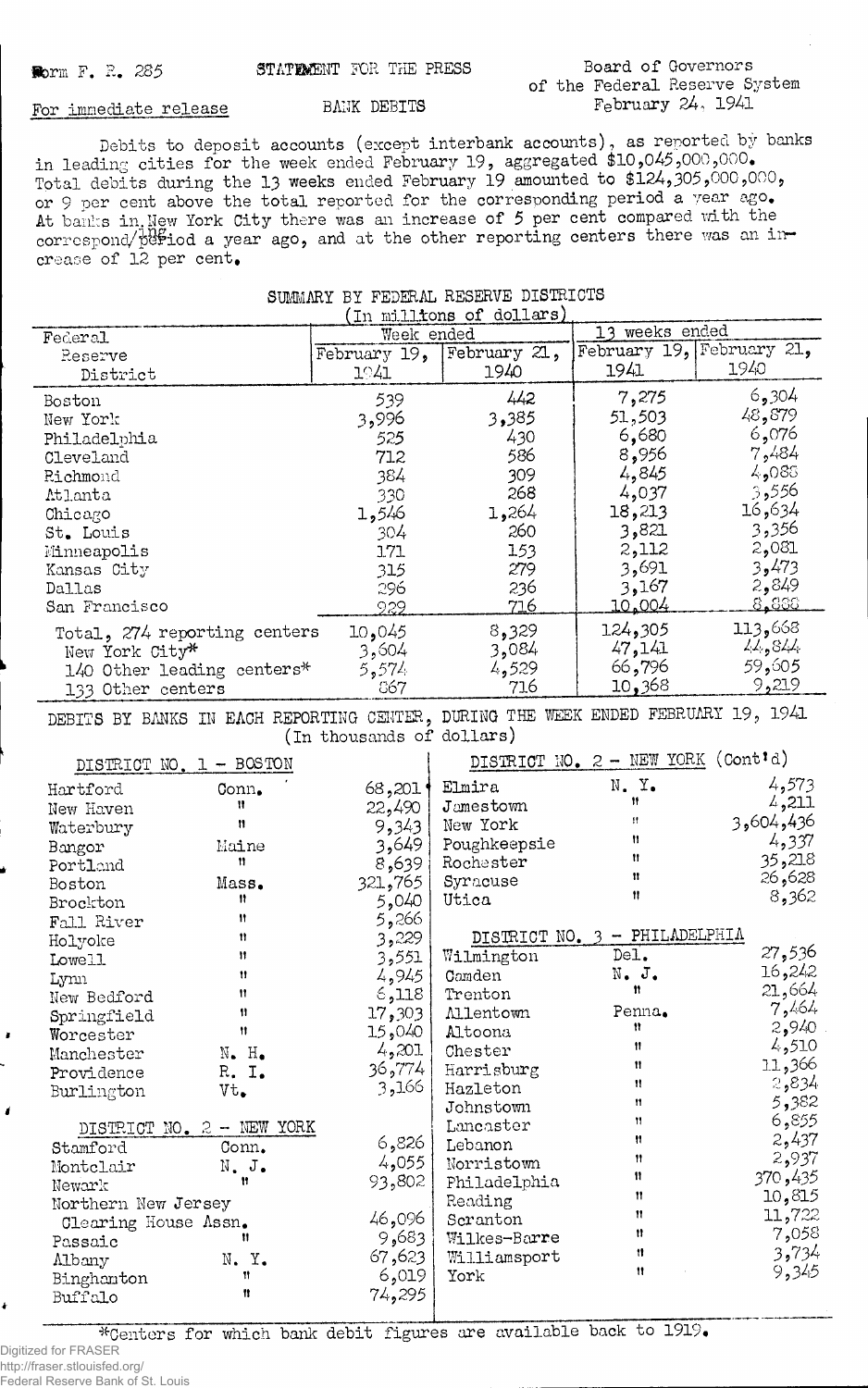## Form F. R. 285-a

DEBITS BY BANKS IN EACH REPORTING CENTER, DURING THE WEEK ENDED FEBRUARY 19,1941

|                         | DISTRICT NO. 4 - CLEVELAND         |                | DISTRICT NO. 6 - ATLANTA (Cont'd) |             |                 |
|-------------------------|------------------------------------|----------------|-----------------------------------|-------------|-----------------|
| Lexington               | Ky.                                | 6,385          | Albany                            | Ga.         | 1,460           |
| Akron                   | Ohio                               | 23,634         | Atlanta                           | Ħ           | 65,750          |
| Canton                  | Ħ                                  | 13,718         | Augusta                           | 11          | 5,509           |
| Cincinnati              | 11                                 | 101,290        | Brunswick                         | Ħ           | 724             |
| Cleveland               | 11                                 | 191,532        | Columbus                          | Ħ           | 5,549           |
| Columbus                | Ħ                                  | 47,033         | Elberton                          | Ħ           | 318             |
| Dayton                  | Ħ                                  | 22,709         | Macon                             | Ħ           | 7,116           |
| Hamilton                | Ħ                                  | 3,315          | Newnan                            | 11          | 525             |
| Lima                    | 11                                 | 4,182          | Savannah                          | Ħ           | 8,264           |
| Lorain                  | 11                                 | 1,504          | Valdosta                          | Ħ           | 953             |
| Middletown              | Ħ                                  | 3,466          | New Orleans                       | La.         | 57,842          |
| Springfield             | Ħ                                  | 5,229          | Hattiesburg                       | Miss.       | 3,107           |
| Steubenville            | 11                                 | 2,682          | Jackson                           | Ħ           | 7,757           |
| Toledo                  | Ħ                                  | 39,467         | Meridian                          | 11          | 3,484           |
| Warren                  | Ħ                                  | 4,241          | Vicksburg                         | Ħ           | 1,772           |
| Youngstown              | 11                                 | 16,210         | Chattanooga                       | Tenn.<br>11 | 13,880          |
| Zanesville              | Ħ                                  | 2,642          | Knoxville                         | Ħ           | 8,789           |
| <b>Butler</b>           | $Pa_{\bullet}$                     | 2,776          | Nashville                         |             | 26,764          |
| Erie                    | n                                  | 9,255          |                                   |             |                 |
| Franklin                | Ħ<br>Ħ                             | 998            | DISTRICT NO. 7 - CHICAGO          |             |                 |
| Greensburg              | Ħ                                  | 2,332          | Aurora                            | III.<br>Ħ   | 3,765           |
| Homestead               | Ħ                                  | 1,025          | Bloomington                       | 11          | 3,281<br>4,062  |
| Oil City                | Ħ                                  | 2,792          | Champaign-Urbana                  | 11          | 839,034         |
| Pittsburgh              |                                    | 194,568        | Chicago                           | Ħ           | 2,958           |
| Wheeling                | W. Va.                             | 8,798          | Danville                          | Ħ           | 5,091           |
|                         |                                    |                | Decatur                           | Ħ           | 2,280           |
|                         | DISTRICT NO. 5 - RICHMOND          |                | Elgin<br>Moline                   | Ħ           | 2,732           |
| Washington<br>Baltimore | $D_{\bullet}$ $C_{\bullet}$<br>Md. | 76,055         | Peoria                            | Ħ           | 17,701          |
| Cumberland              | Ħ                                  | 114,372        | Rockford                          | Ħ           | 9,905           |
| Hagerstown              | Ħ                                  | 2,061          | Springfield                       | Ħ           | 6,918           |
| Asheville               | $N_{\bullet}$<br>$\circ$ .         | 2,598<br>3,614 | Fort Wayne                        | Ind.        | 9,657           |
| Charlotte               | 11                                 | 23,016         | Gary                              | Ħ           | 4,572           |
| Durham                  | 11                                 | 7,084          | Hammond                           | 11          | 2,533           |
| Creensboro              | 11                                 | 5,692          | Indianapolis                      | Ħ           | 60,695          |
| Raleigh                 | 11                                 | 11,828         | South Bend                        | п           | 13,479          |
| Willmington             | Ħ                                  | 3,348          | Terre Haute                       | n           | 6,980           |
| Winston-Salem           | Ħ                                  | 10,050         | Cedar Rapids                      | Iowa        | 7,150           |
| Charleston              | S. C <sub>•</sub>                  | 6,632          | Clinton                           | Ħ           | 1,588           |
| Columbia                | Ħ                                  | 9,166          | Davenport                         | Ħ           | 6,615           |
| Greenville              | Ħ                                  | 6,104          | Des Moines                        | 11          | 26,245          |
| Spartanburg             | Ħ                                  | 5,186          | Dubuque                           | 11          | 2,886           |
| Danville                | Va.                                | 2,105          | Mason City                        | 11          | 2,777           |
| Lynchburg               | Ħ                                  | 3,608          | Muscatine                         | Ħ           | 847             |
| Newport News            | Ħ                                  | 2,726          | Sioux City                        | Ħ           | 12,111          |
| Norfolk                 | Ħ                                  | 16,124         | Waterloo                          | Ħ           | 5,541           |
| Portsmouth              | n                                  | 1,439          | Adrian                            | Mich.       | 1,343           |
| Richmond                | Ħ                                  | 42,332         | Battle Creek                      | Ħ           | 4,354           |
| Roanoke                 | Ħ                                  | 7,531          | Bay City                          | 11          | 3,271           |
| Charleston              | W.<br>$Va_{\bullet}$               | 15,870         | Detroit                           | n           | 326,083         |
| Huntington              | Ħ                                  | 5,077          | Flint                             | Ħ           | 9,185           |
|                         |                                    |                | Grand Rapids                      | Ħ           | 18,807          |
|                         | DISTRICT NO. 6 - ATLANTA           |                | Jackson                           | Ħ           | 5,042           |
| Birmingham              | Ala.                               | 26,153         | Kalamazoo                         | Ħ<br>n      | 7,465           |
| Dothan                  | n<br>Ħ                             | .968           | Lansing                           | n           | 8,559           |
| Mobile                  | $^{\dagger}$                       | 12,356         | Saginaw                           |             | 8,024           |
| Montgomery              |                                    | 5,676          | Green Bay                         | Wis.<br>n   | 4,079           |
| Jacksonville<br>Miami   | Fla.<br>Ħ                          | 32,111         | Manitowoc                         | Ħ           | 1,841<br>79,252 |
|                         | Ħ                                  | 19,964         | Milwaukee                         | Ħ           | 2,481           |
| Pensacola<br>Tampa      | Ħ                                  | 2,733          | Oshkosh                           | n           | 4,335           |
|                         |                                    | 10,163         | Sheboygan                         |             |                 |

Digitized for FRASER big................................<br>http://fraser.stlouisfed.org/<br>Federal Reserve Bank of St. Louis

 $\bullet$ 

Ļ

 $\pmb{\delta}$